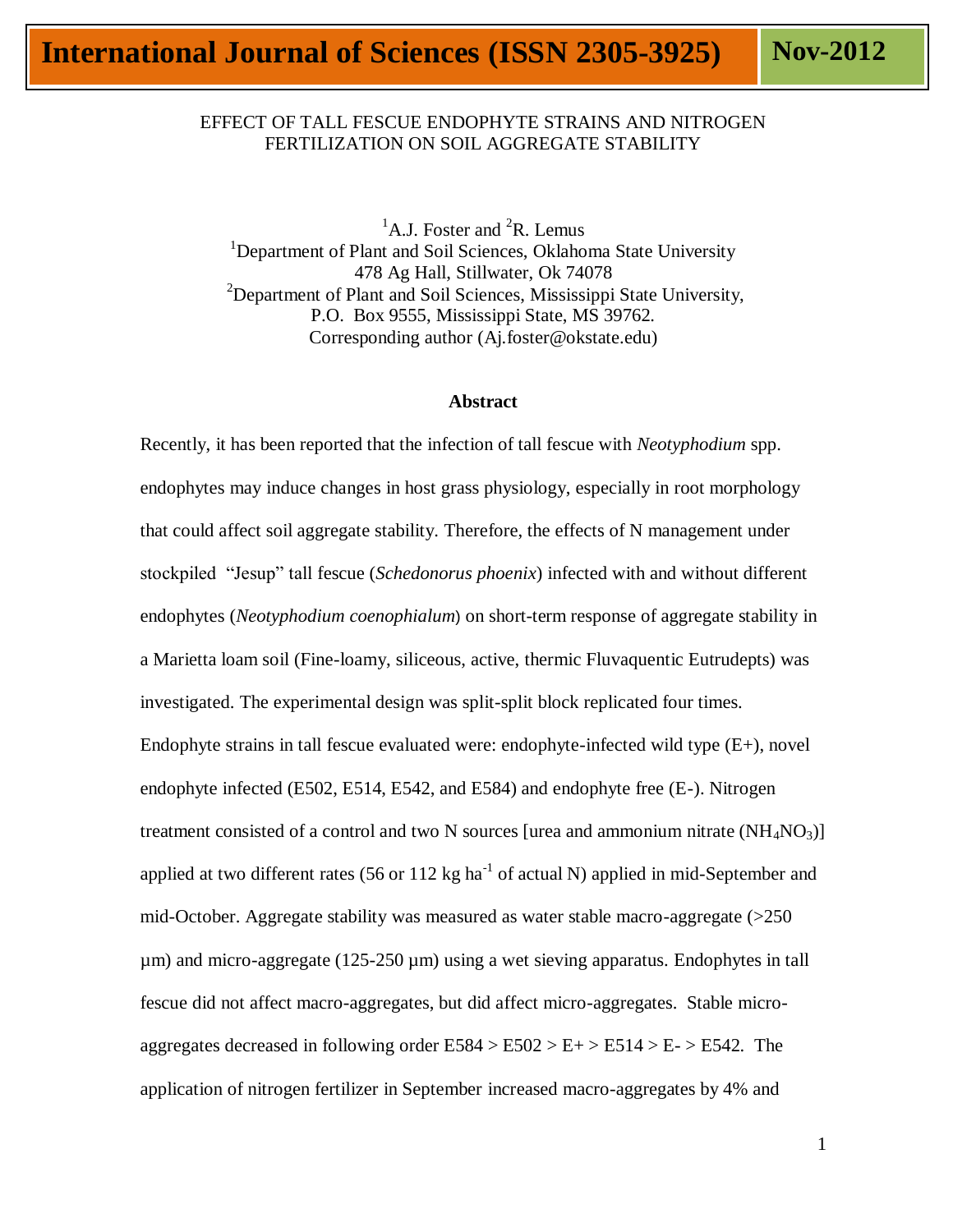decreased micro-aggregates in the soil by 8% when applied as ammonium nitrate in comparison to urea. In contrast, application of N fertilizer in October increased microaggregates by 5% applied as ammonium nitrate in comparison to urea, but had no effect on macro-aggregates. These results indicate that the direction and magnitude of the change in stable aggregates in a soil could be influenced by the effect of management, climatic and biological factors on the wetting and drying cycle in the soil. Future studies are needed to determine if the effect of N fertilizer on aggregation could be attributed to the effect of the biomass yield on the soil moisture content at rewetting.

Keywords: aggregate stability, endophyte, nitrogen fertilizer, tall fescue, stockpiling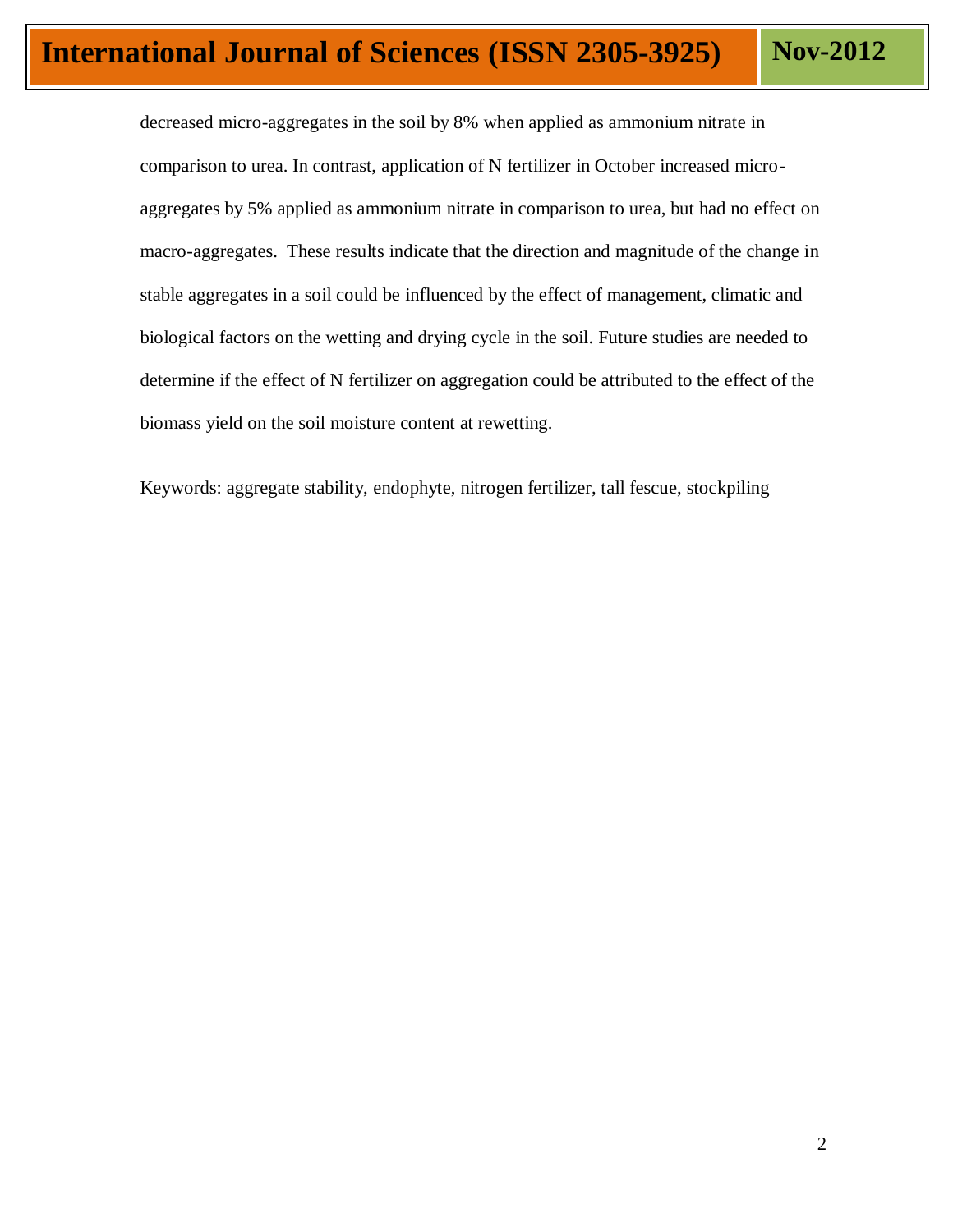### **INTRODUCTION**

Tall fescue (*Festuca arundinaceae* Schreb.) is an economically important coolseason forage in Mississippi occupying an estimated 700,000 hectares (Lemus and Weirich, 2009). It is preferred to many other cool-season forages for stockpiling because it produces substantial growth in autumn retains its nutritive value longer in the winter and latedefoliation has little effect on the regrowth in the following season (Kallenbach et al., 2003; Burns et al., 2006). Stockpiling tall fescue not only extends the grazing season, but can also provide soil cover and increase soil aggregate stability to control runoff and erosion.

Aggregate stability imparts the potential of soil to resist the destructive actions of wetting, raindrop impact, and cultivation (Wuddivira and Camps-Roach, 2007). Levy and Miller (1997) found a direct, positive relationship between aggregate stability and infiltration, runoff and erosion in southern coastal plain soils. Since aggregate structure has limited resistance to weathering the aggregated soils needs to support a biological canopy to protect the soil. Well protected soils should also have sufficiently granulated and stable aggregates to allow the water to penetrate rapidly.

To produce high quality stockpiled tall fescue, a pasture should be grazed short  $(~8)$ cm) or clipped and fertilized with N from mid-August to mid-September. There have been varied results and recommendations on when N should be applied, but most research show higher yields with earlier fertilization dates (Gerish et al., 1994; Collins and Balasko, 1981). Also, the yield of stockpiled fescue is influenced by the choice of N source (Teutsch et al., 2005). Teutsch et al. (2005) compared the different N-sources for stockpiling tall fescue and found ammonium nitrate compared to urea to be the best source of N for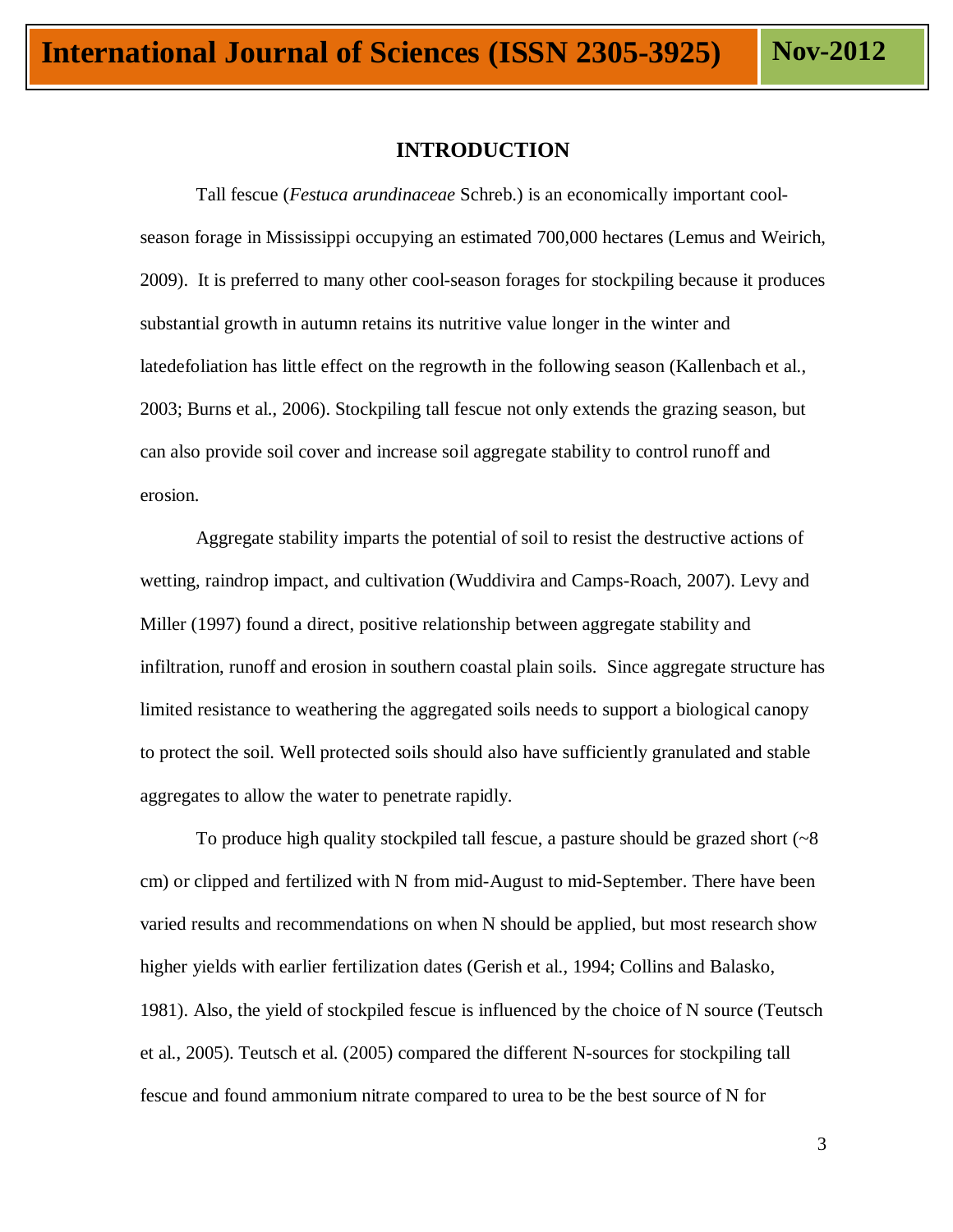stockpiling tall fescue. These results suggest higher stockpiled yields can be achieved with an early application of ammonium nitrate.

 Most tall fescue plants are infected with the endophytic fungus *Neotyphodium coenophialum*. Endophyte-infected tall fescue produces ergot alkaloids that are not only toxic to livestock, but result in reduced insect feeding and damage as in comparison to endophyte-free tall fescue (Malinowski and Belesky, 2000). Although the endophyte can be harmful to the livestock, it is actually helpful to the tall fescue plant. Researchers have discovered entophytes that do not produce the ergot alkaloid and are not toxic to animals. These endophytes are commonly referred to as non-toxic or "novel".

Several investigators have compared yield of novel endophyte, endophyte infected (E+) and endophyte free (E-) tall fescue. Burns et al. (2006) investigated stockpiling of "Jesup" tall fescue without  $(E-)$  and with novel and wild-type fungal endophyte  $(E+)$ . Research showed that endophyte status did not influence total forage biomass or forage consumed by grazing animals. On the other hand, the effect of endophyte status on nutritive value, ignoring ergovaline concentration and effects, was greatest in the wild type. Other research has reported that endophyte infection of perennial ryegrass and meadow tall fescue did not affect either dry matter yield or plant N uptake (Lewis et al., 1996; Ravel et al., 1997). Endophyte effects on dry matter production of tall fescue and perennial ryegrass seedlings grown under optimal nutrient supply resulted in greater tiller number and aboveground biomass of endophyte-infected plants than non-infected plants for both species (Clay, 1987). Bouton et al. (2002) and Kay et al. (2001) also reported higher dry matter yields for endophyte infected "Jesup" and Kentucky  $31(K-31)$  tall fescues than for endophyte free "Jesup" and Ky-31. These inconsistent results suggest a specific interaction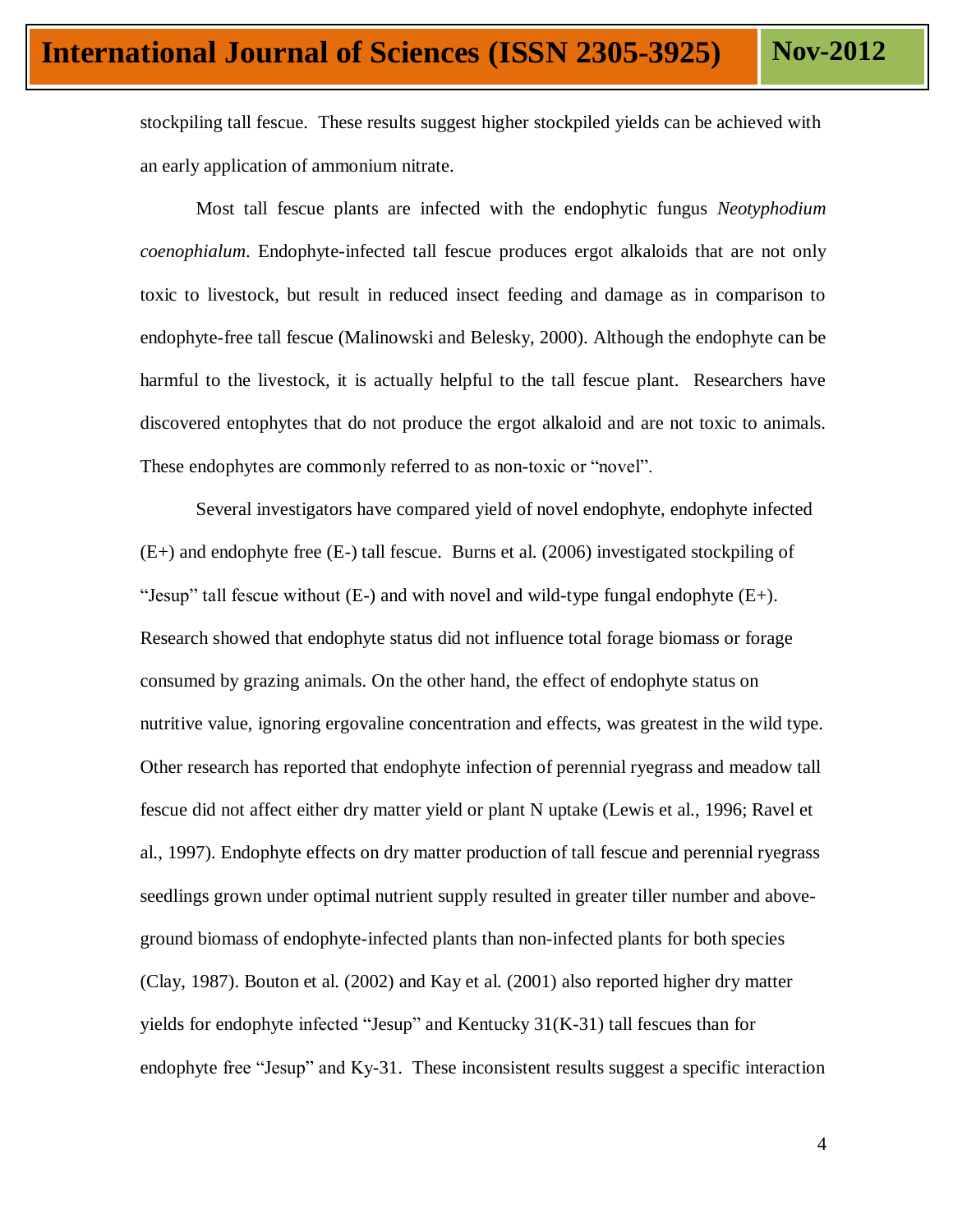of endophyte and host grass associations on tall fescue production which might be also influenced by environment and management.

Studies conducted on the formation and stabilization of aggregates showed that roots and mycorrhizal fungal hyphae are the major binding agents responsible for the formation of macro-aggregates (>250µm) in soils (Tisdall, 1980; Tisdall and Oades, 1982; Haynes and Francis, 1993; Haynes and Beare, 1997). Malinowski and Belesky (2000) reported that the infection of tall fescue with *Neotyphodium* spp. endophytes induces changes in host grass physiology, especially in root morphology. In their earlier work, Malinowski et al. (1999) found smaller root diameter and longer root hairs in hydroponically grown E+ in comparison to E- genotypes of tall fescue. Endophyte in grasses has also been shown to reduce mycorrhizal colonization of the host roots as well as spore densities in the soil (Chu-Chou et al., 1992; Guo et al., 1992; Mueller, 2003; Keenan et al., 2008).

Previous studies have reported inconsistent results on the effects of N fertilization on aggregate stability. Some studies have reported that the aggregate stability decreases with increased N fertilization (Latif et al., 1992; Foster et al., 2009); however, Haynes and Beare (1996) reported that the aggregate stability increases with N fertilization with an increase in organic matter and concurrent increases in crop yield and crop residue. Furthermore, Haynes and Naidu (1998) reported that application of  $NH_4^+$  containing or forming fertilizers can have an adverse effect on soil aggregation under low temperature, low moisture and low pH, the same conditions which inhibit nitrification. An understanding of the effects of N fertilizer application on aggregate stability under stockpiled tall fescue is critical for the development of science based soil and water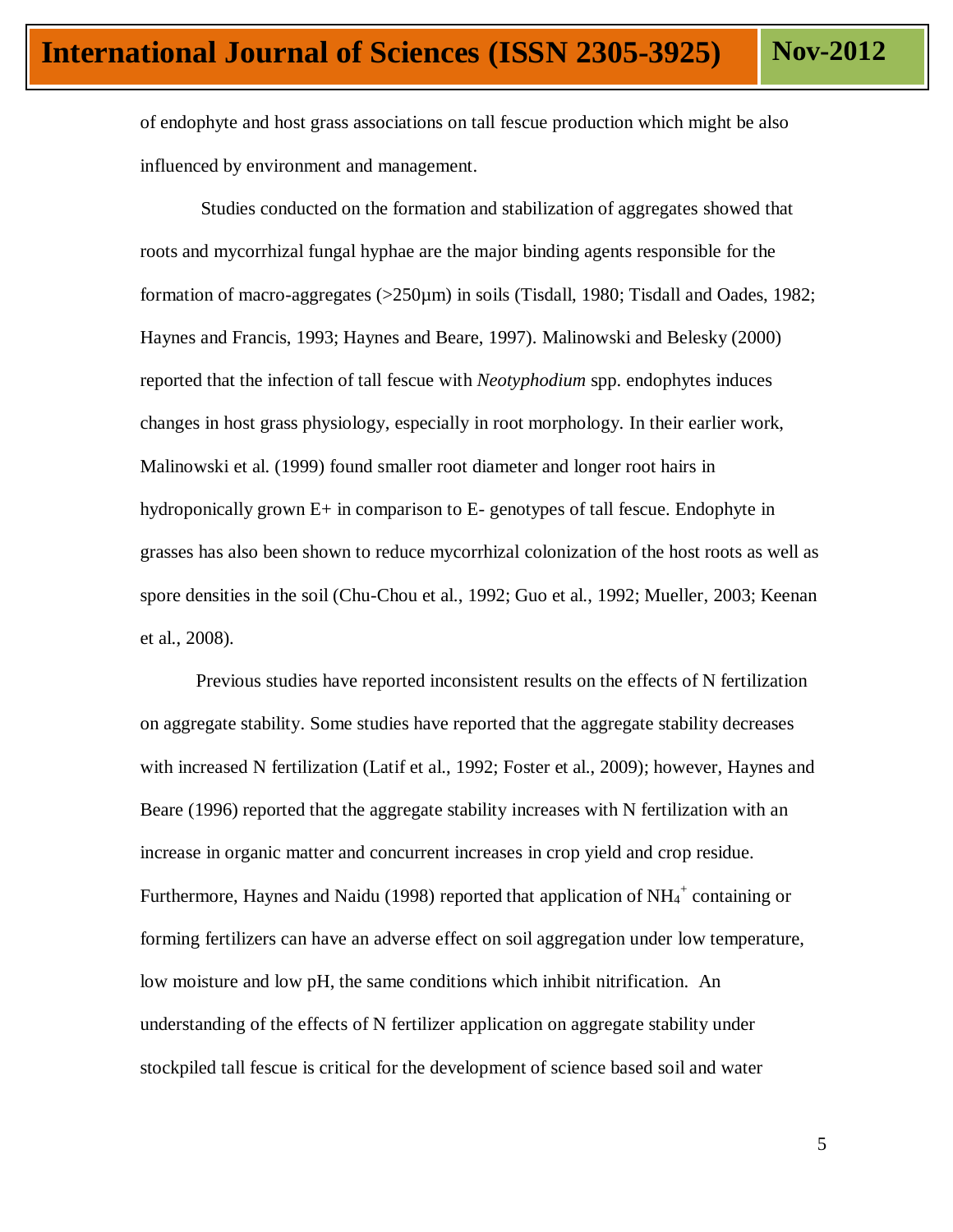conservation strategies. The objective of this research was to determine the effects of N fertilizer treatments and date of application on short-term response of aggregate stability under stockpiled novel tall fescue infected with and without different endophytes.

# **MATERIALS AND METHODS**

Tall fescue plots were established in the fall of 2004 at the H.H. Leveck Animal Research Center, Mississippi State University on a Marietta loam soil (Fine-loamy, siliceous, active, thermic Fluvaquentic Eutrudepts) to study the short-term response of water stable aggregates of soil planted with "Jesup" tall fescue infected with different endophyte strains or no endophyte under different N managements. The endophyte strains were wild type  $(E+)$ , novel endophytes  $(E502, E514, E542,$  and  $E584)$  and plants without endophyte (E-). Percent endophyte infection four years after establishment was 90, 83, 63, 55, 40 and 23% for E+, E584, E514, E542, E502 and E- respectively (Lemus, 2009). Nitrogen was applied at two different dates in the fall of 2008 and 2009 (September 15 and October 15). Three nitrogen rates (0, 56 and 112 kg N ha<sup>-1</sup>) were applied using two nitrogen sources (urea and ammonium nitrate) at each application date. The experimental design was a Split-Split Block replicated four times. The whole plots were the fescue lines and the subplots were the application dates (September and October) and the sub-sub plots were the five nitrogen fertilizer treatments. The whole plot was 15 m x 5 m and each subplot was 3 m x 2 m with a 4 m alley between to minimize fertilizer runoff from one plot to another. The plots were harvested at the end of each growing season.

The soil was sampled on 1 April 2008 for soil texture, nutrient analysis and aggregate stability and on 18 March 2009 for aggregate stability. Composite samples (3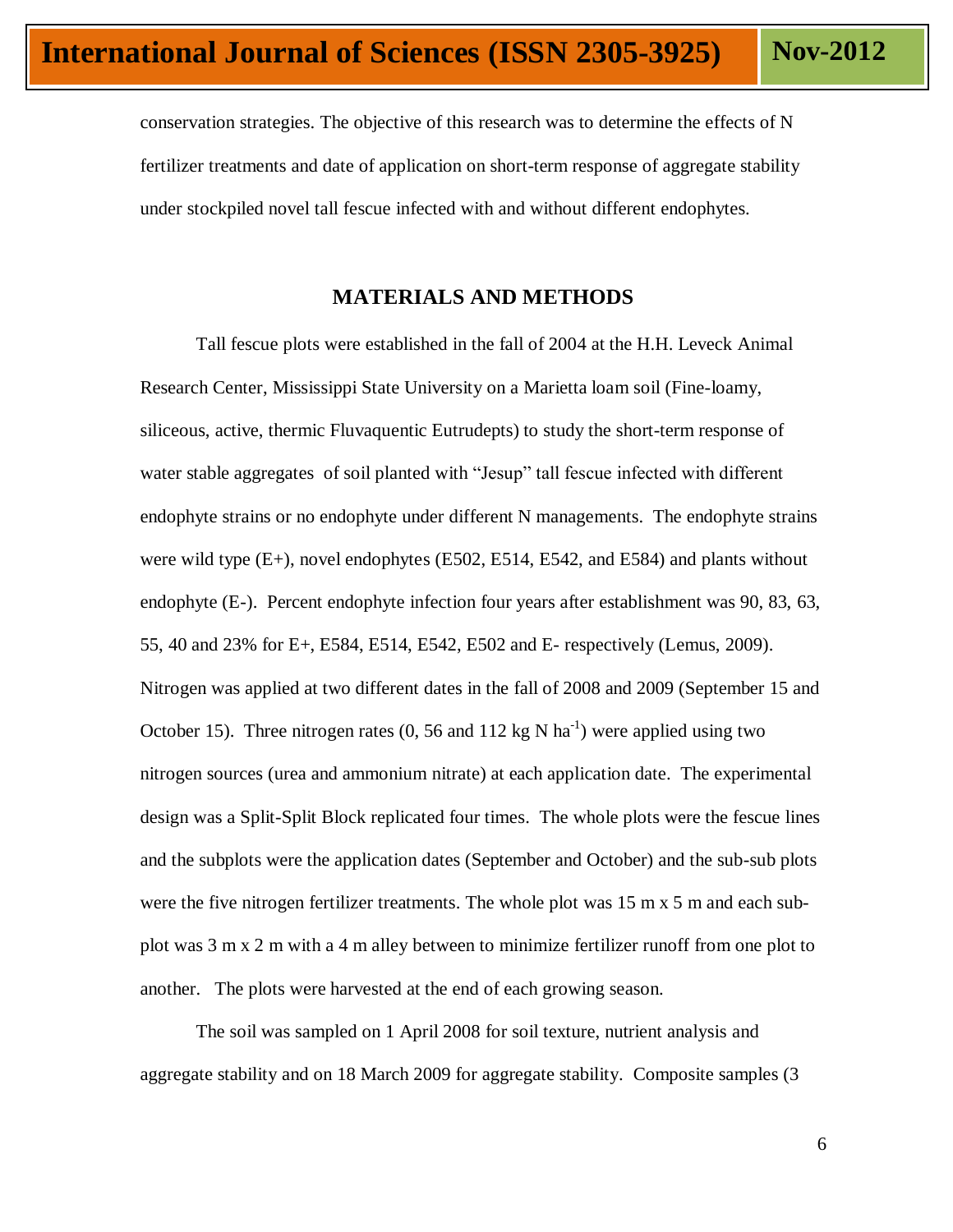cores per plot to 15-cm depth) were taken from each plot, dried and sieved to pass 2 mm, to determine macro-aggregate stability  $(> 250 \,\mu m)$  and micro-aggregate stability (125-250µm). Composite samples (6 cores to 15-cm depth in each block) were taken from each block to determine soil texture.

For analysis of soil nutrient status, a composite sample of 20 random samples was taken throughout the plots. Soil was air-dried, sieved (2 mm), and a sub-sample analyzed for Mehlich III phosphorus and other chemical fertility parameter (Table 1). Phosphorus, K, Ca, and Mg were determined via emission spectroscopy on a Thermo Jarrell Ash IRIS Advantage HX Inductively Coupled Plasma (ICP) Radial Spectrometer (Thermo Instrument Systems, Inc., Waltham, MA). Soil pH was determined on 1:2 soil:water slurries with a pH meter and glass electrode. The soil texture was determined by the method proposed by Olmstead et al. (1930).

#### **Water Stable Aggregates Determination**

Percentage water stable aggregates was determined based on the principle that unstable aggregates will break down more easily than stable aggregates when immersed in water using an Eijkelkamp Wet-Sieving apparatus after the method of Wuddivira and Camps-Roach (2007). A sub-sample of aggregates was air-dried for 48 hr. The aggregate stability of the 1-2 mm size fraction was determined by wet sieving. A single sieve apparatus with a stroke of 1.3 cm and a frequency of 34 cycle minute<sup>-1</sup> was used.

Four grams of air-dried aggregates on sieves were immersed in de-ionized water in cans (45 mm x 6.0 mm diameter) for 5 minutes and then the sieving was initiated for 3 minutes. The unstable aggregates pass through the sieve and were collected in a water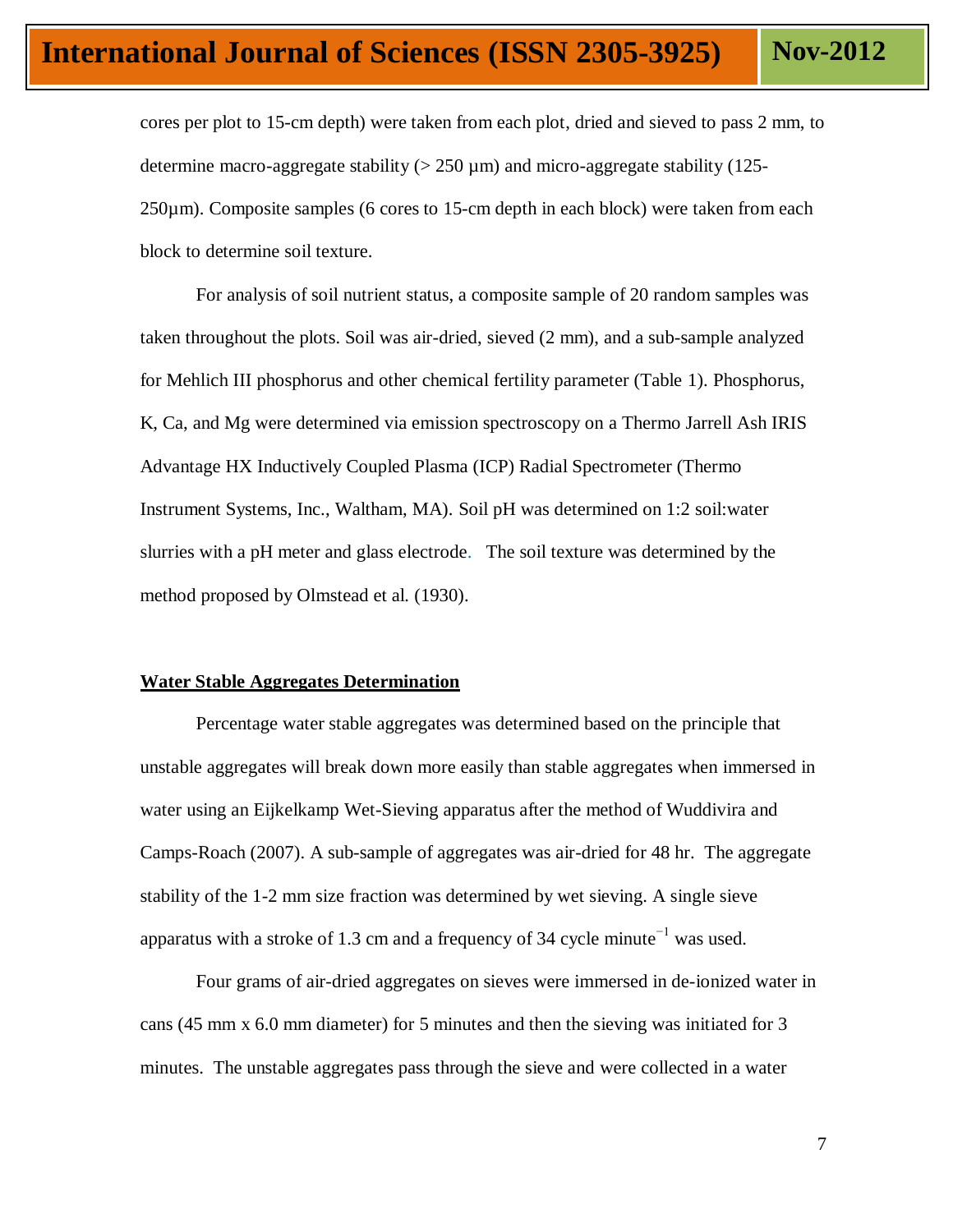filled can. After this fixed time (3 min), the cans were removed and replaced by cans with solution of 2 g NaOH per liter of distilled water. Aggregates remaining on the sieve were then sieved for 5 minutes in the NaOH solution, after which a rubber tipped rod, was rubbed across the screen. The sieving finished when all material passed through the screen except sand grains and plant roots. The pair of cans was placed in an oven at 110  $\degree$ C for 24 hrs. Aggregate stability was calculated as the mass of stable aggregates (Ms) divided by the total aggregate (stable  $+$  unstable (Mu)) mass, and expressed as the percentage of water stable aggregates (WSA) (sand-free basis) (Wuddivira and Camps-Roach, 2007).

$$
WSA = [(Ms/(Ms+Mu)] x 100 \t(1)
$$

Aggregate stability was measured on sieve size 250 µm and on sieve of 125 µm. The percentage of stable micro-aggregates (125-250 µm) was determined by subtracting the amount of measured macro-aggregates ( $> 250 \,\mu m$ ) from micro-aggregates ( $> 125 \,\mu m$ ) in each pot.

$$
WSA_{(125-250\mu m)} = WSA_{(125)} - WSA_{(250)}
$$
 (2)

Where WSA $_{(125)}$  is the amount of water stable aggregates measured on the 125  $\mu$ m sieve size and WSA  $_{(250)}$  is the amount of stable aggregates measured on the 250  $\mu$ m sieve size.

#### **Statistical Analysis**

The PROC GLIMMIX procedure of Statistical Analysis System 9.2 (SAS Institute, 2009) was used to determine significance ( $P \le 0.05$ ) of sources of variation. Correlation analysis was performed with PROC CORR procedure. Mean separations were executed with Fisher's protected least significant difference (LSD) at probability level  $P < 0.05$ .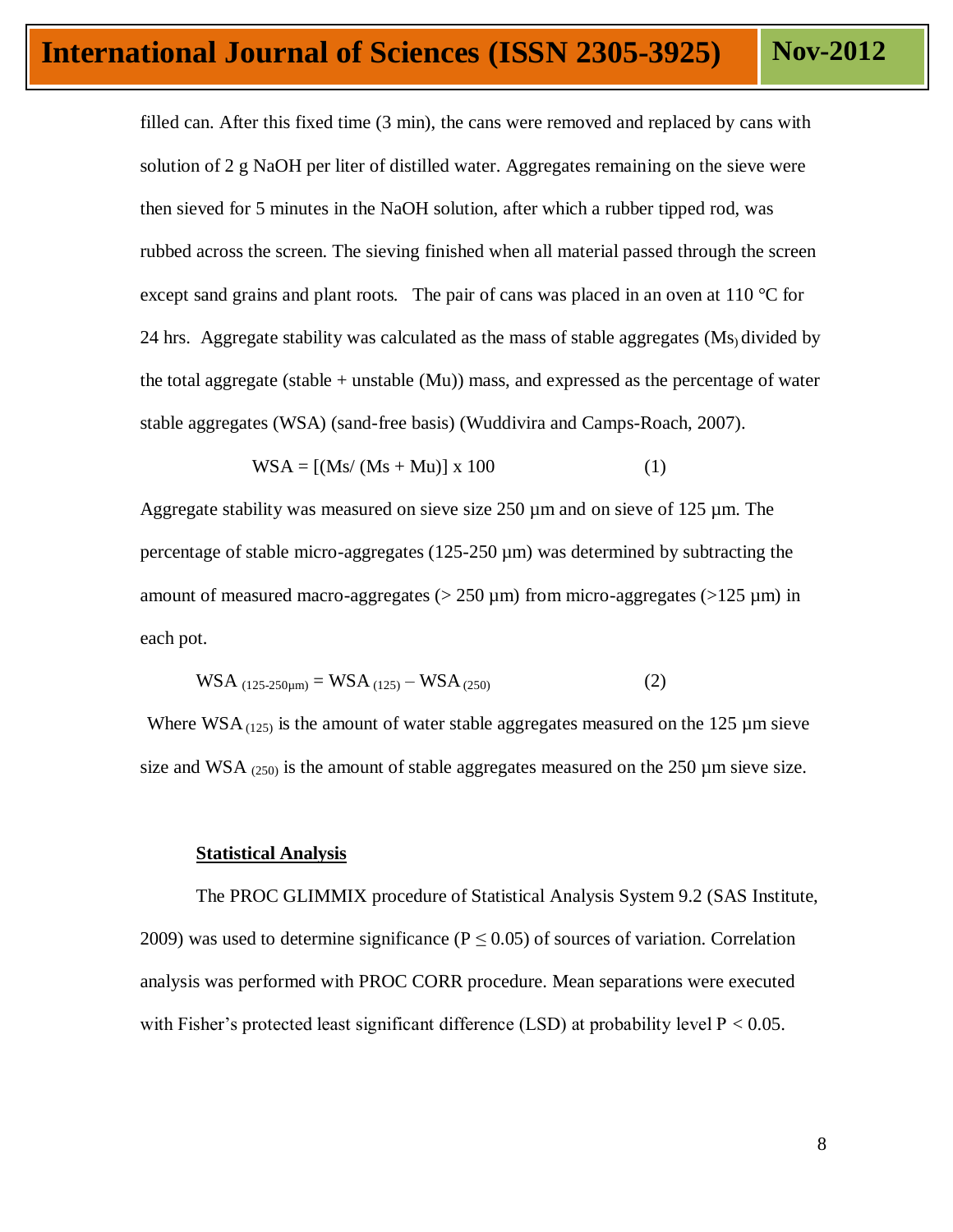## **RESULTS AND DISCUSSION**

In all treatments, the soil had more than 50 % of their weight in stable aggregates  $($ 125  $\mu$ m) with about equal amounts of macro-aggregates ( $>$  250  $\mu$ m) and micro-aggregate  $(125-250 \,\mu m)$ . The two factor interaction effect of date of application x nitrogen fertilizer was significant for macro-aggregates  $(> 250 \mu m)$  and micro-aggregates and the main effect of endophytes was significant for micro-aggregates (125-250µm) (Table 2).

Endophytes in tall fescue did not affect macro-aggregates, but did affect microaggregates (Table 2). Stable micro-aggregates decreased in following order: E584 > E502  $>E+ E514 > E- E542$ . The result showed E584 left the soil with significantly more (2%) stable micro-aggregates than E542, E- and E514 (Fig. 1). The differences in microaggregates among the endophytes may be due to the effect of the endophyte on mycorrhizal colonization of roots and on root morphology (Malinowski and Belesky, 2000). The effect of endophytes in tall fescue on mycorrhizal colonization was confirmed by Keenan and Rudgers (2008). Keenan and Rudgers (2008) studied the asymmetric interactions among plants, arbuscular mycorrhizal fungi, and fungi endophytes. Their results showed a 50% reduction in mycorrhizal colonization in endophyte infected tall fescue. They concluded that endophyte density could alter the nutritional requirements of the host plant, thereby indirectly affecting mycorrhizal colonization. Mycorrhizal colonization or root characteristics such as root mass and root length were not measured in this study, but results show strong evidence that the endophyte in tall fescue may affect soil aggregate stability. Clearly, this difference of 2% may only be statistical and not biologically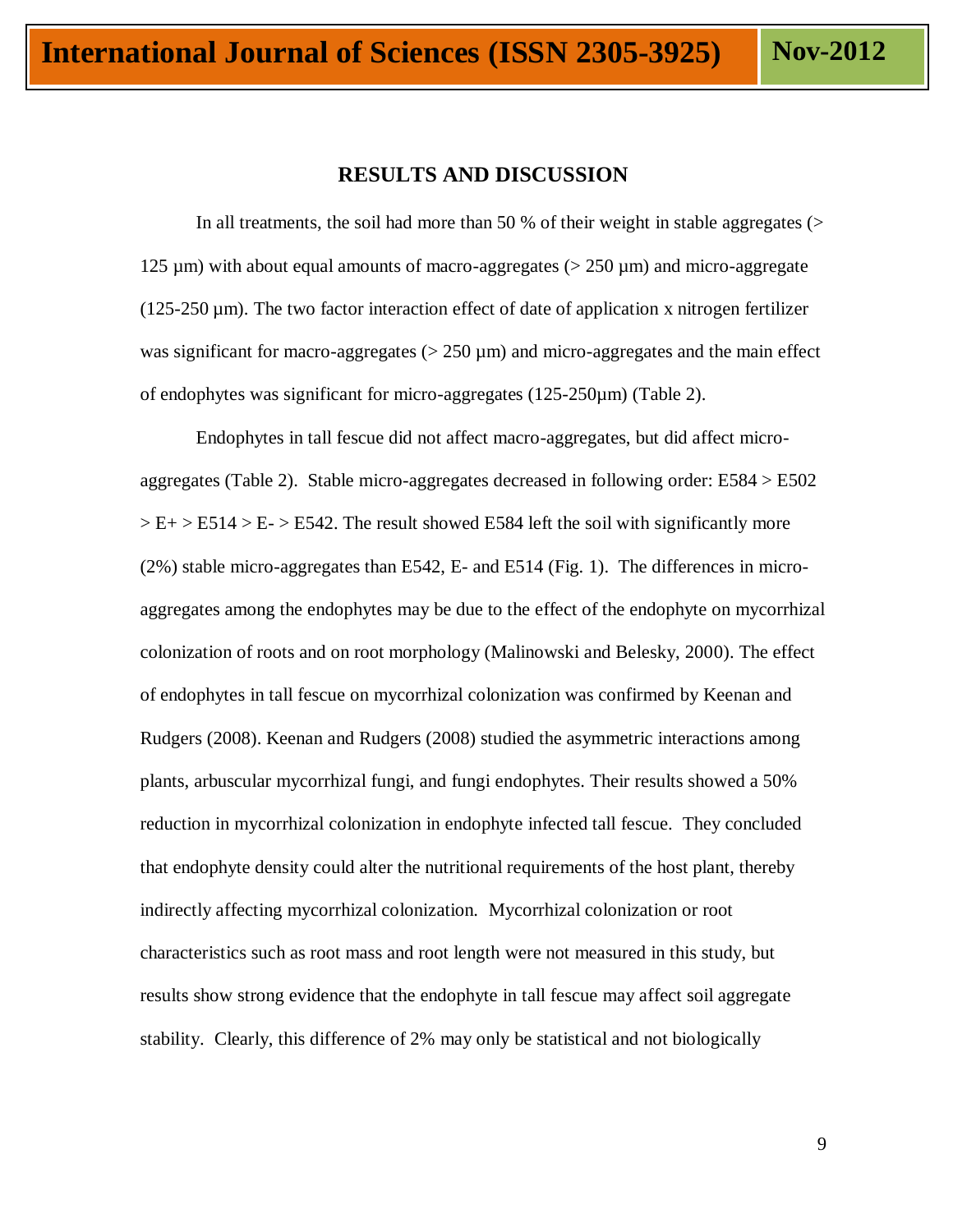practical. However, more studies on practical implication of soils with varied aggregate stability levels are needed to determine relevance.

Statistical analysis found a significant interaction of date of application x nitrogen fertilizer on aggregate stability (Table 2) which was attributed to the N source. The result showed that application of nitrogen fertilizer in September increased macro-aggregates by 4% and decreased micro-aggregates in the soil by 8% when applied as ammonium nitrate in comparison to urea. In contrast, application of N fertilizer in October increased microaggregates by 5% applied as ammonium nitrate in comparison to urea, but had no effect on macro-aggregates. The biological significance of these differences is unknown. Therefore, without further studies relating these changes in soil aggregate stability on soil hydrological properties such as infiltration and runoff this statistical significance may be of little practical importance.

Soil aggregation is a complex soil process that is influenced by internal factors (soil texture, nutrient composition and organic matter level) and external factors (climate, plant species and management). Therefore, it may be difficult to identify a specific reason for the effect of N on macro-aggregates without measurements of other factors such as soil moisture, soil N concentration, root mass, age of the pasture, microbial population, and soil type.. Haynes and Naidu (1998) reported N fertilizer to directly affect macro-aggregates. They pointed out that when the monovalent  $NH_4^+$  ion accumulates in soils in large amounts from applications of  $NH_4^+$  containing or forming fertilizers it can become a dominant exchangeable cation and, like  $Na^+$ , it can have an adverse effect on soil aggregation. However, this is uncommon in most application of  $NH_4^+$ , particularly in the field, because too small a proportion of the soil volume is affected for too short a time (Haynes and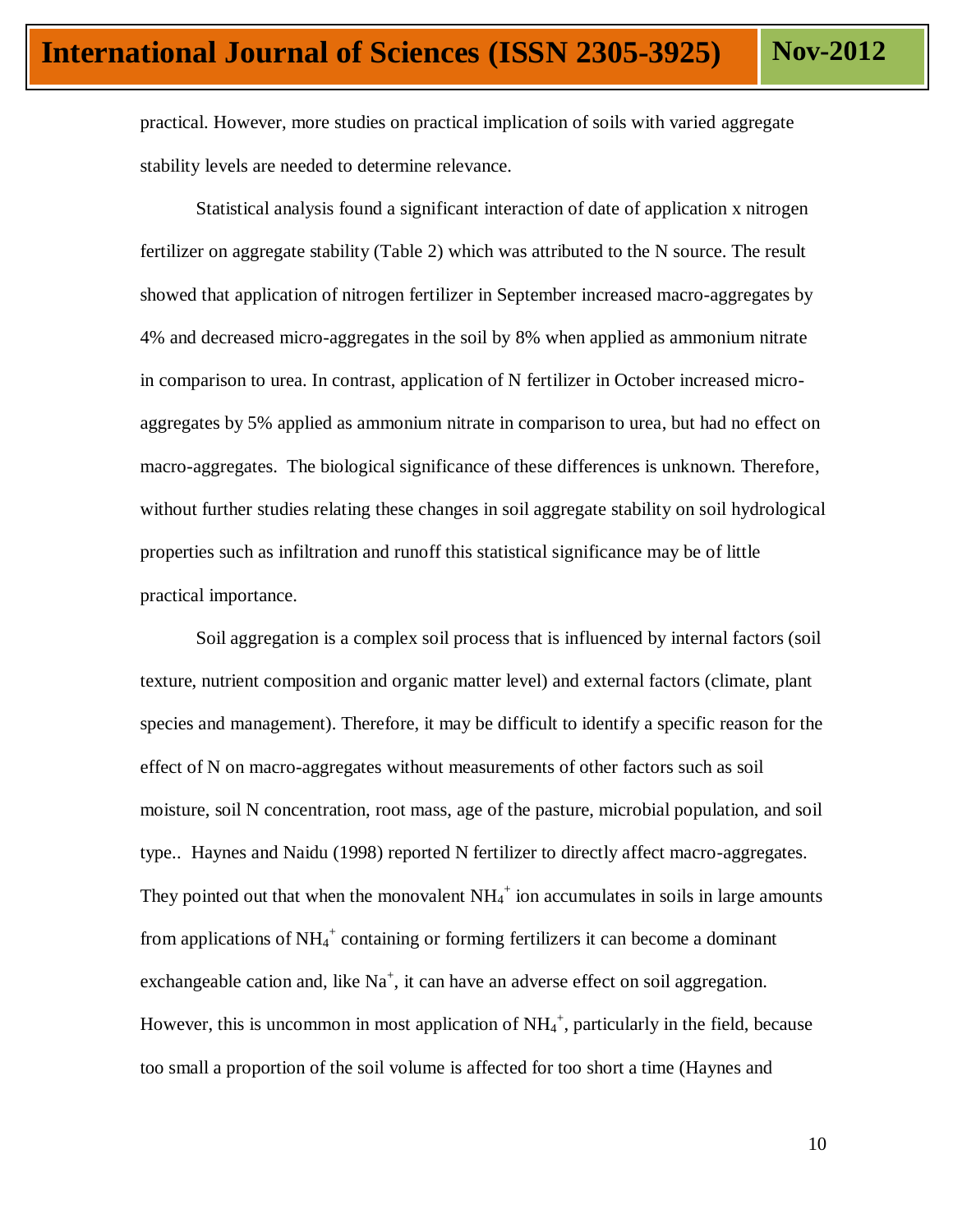Naidu, 1998). Likewise, Latif et al. (1992) and Biederbeck et al. (1996) plot studies also reported a decrease in  $WSA_{250}$  with high rates of N fertilizer as a result of the effect of N fertilizer on plant growth and plant environment. The decrease in  $WSA_{250}$  in Biederbeck et al. (1996) study could be attributed to the low pH of the soil used, as low pH environment provides a favorable condition for accumulation of  $NH_4^+$  (Haynes, 1986). Latif et al., (1992) found that N fertilizer decreased  $WSA_{250}$  under maize plots intercropped with legumes and increased WSA under maize only plots. The decrease in  $WSA_{250}$  in Latif et al., (1992) study was attributed to the effect of N on root exudates which are known to affect aggregation. It is clear, that N fertilizer can influence  $WSA_{250}$  directly through accumulation of  $NH_4^+$ , or indirectly through increase in biomass and microbial community.

We speculate that the increase in stable macro-aggregates from the application of ammonium nitrate in comparison to the application of urea in this study could be due to the indirect effect of the  $NH_4^+$  on plant growth and soil environment. Soil moisture content was not measured throughout the growing the season in the study. Plant growth and warmer temperatures are known to influence the soil moisture content. Generally, moist conditions due to frequent rainfall events and cooler temperatures dominate the late fall and winter seasons in north Mississippi. Warmer temperatures in September in comparison to October are likely to result in more biomass yield with N fertilizer and affecting soil moisture content. The biomass yield showed ammonium nitrate to produce greater than 1700 kgha $^{-1}$  more in comparison to urea (Lemus, 2010). Dexter (1991) and Tisdall (1996) reported that as a soil dries, particles of clay, organic colloids and salts are deposited at points of contact, strengthening bonds between larger particles increasing soil aggregation. Rewetting a dry soil can cause air pressure to build up inside the aggregates resulting in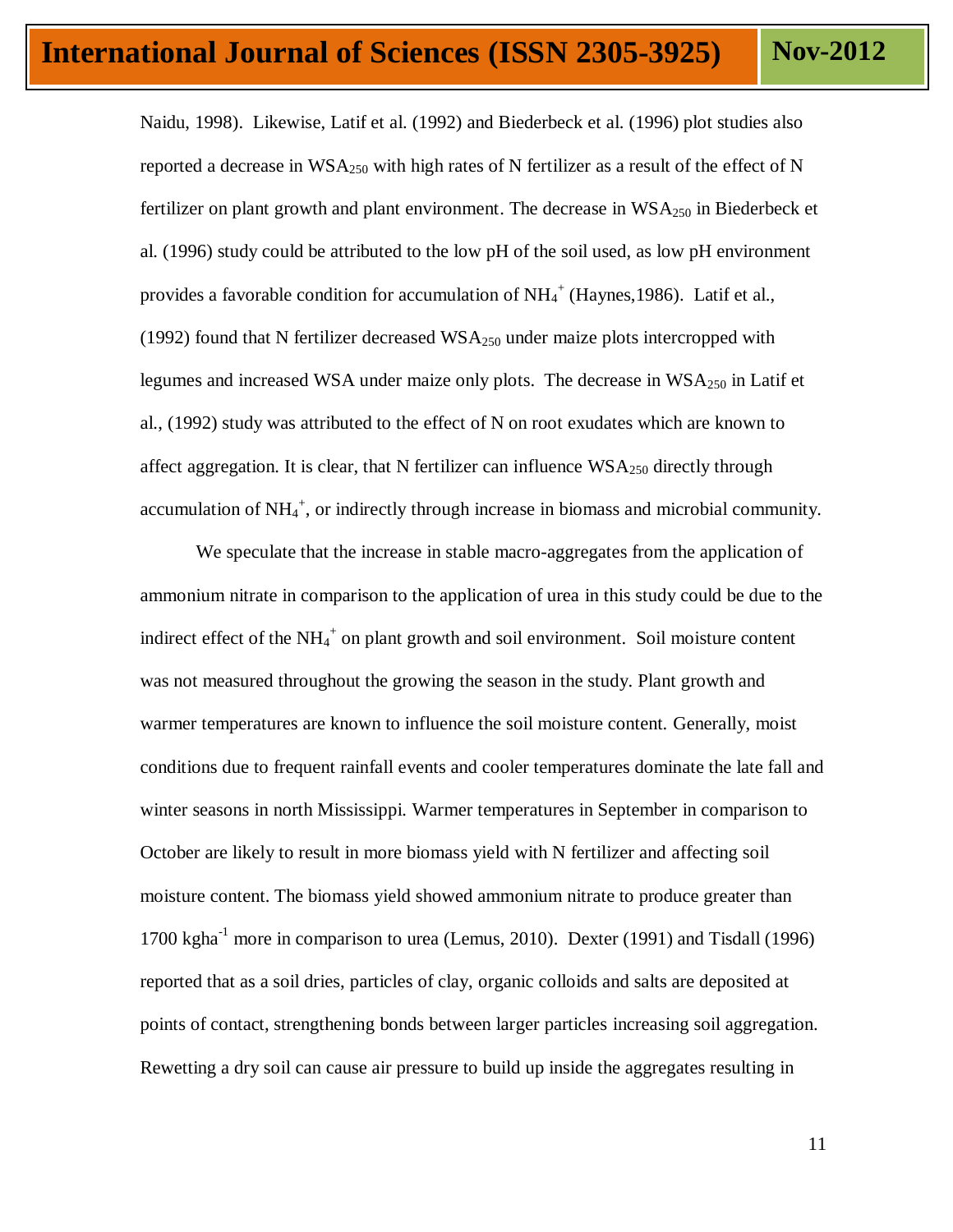breaking of the aggregates (Singer et al., 1992). Denef et al. (2002) reported that rewetting a moist soil tends to result in less breaking of the aggregates in comparison to rewetting a dry soil. The amount of stable macro-aggregates in a moist soil may increase following rewetting (Dexter, 1991; Denef et al., 2002). Our result indicates that the direction and magnitude of the change in stable macro-aggregates may be dependent on the soil moisture content at rewetting. Further studies are needed to evaluate the mechanism by which N fertilizer affect soil macro-aggregate stability.

The effect of N on micro-aggregates were in contrast to the findings of Tisdall and Oades (1980) that the more stable micro-aggregates (20 - 250  $\mu$ m) are generally not affected by management. A scarcity of studies on the effect of N on aggregation prevents comparison with other findings.

Macro-aggregates were not correlated  $(r = 0.15)$  with the dry matter yield. This may be due to the similar effects found for the endopytes in tall fescue on macro-aggregates and dry matter yield. In contrast, micro-aggregates were negatively correlated  $(r = -0.56)$ , but was not significant ( $P = 0.2494$ ). Macro-aggregates are from the binding of microaggregates (Tisdall and Oades, 1982). The direction of the correlations for macro and micro-aggregates observed is in agreement with Tisdall and Oades (1982). These findings beg for more interest in understanding the effect of the endophytes in tall fescue and N management on soil structural stability.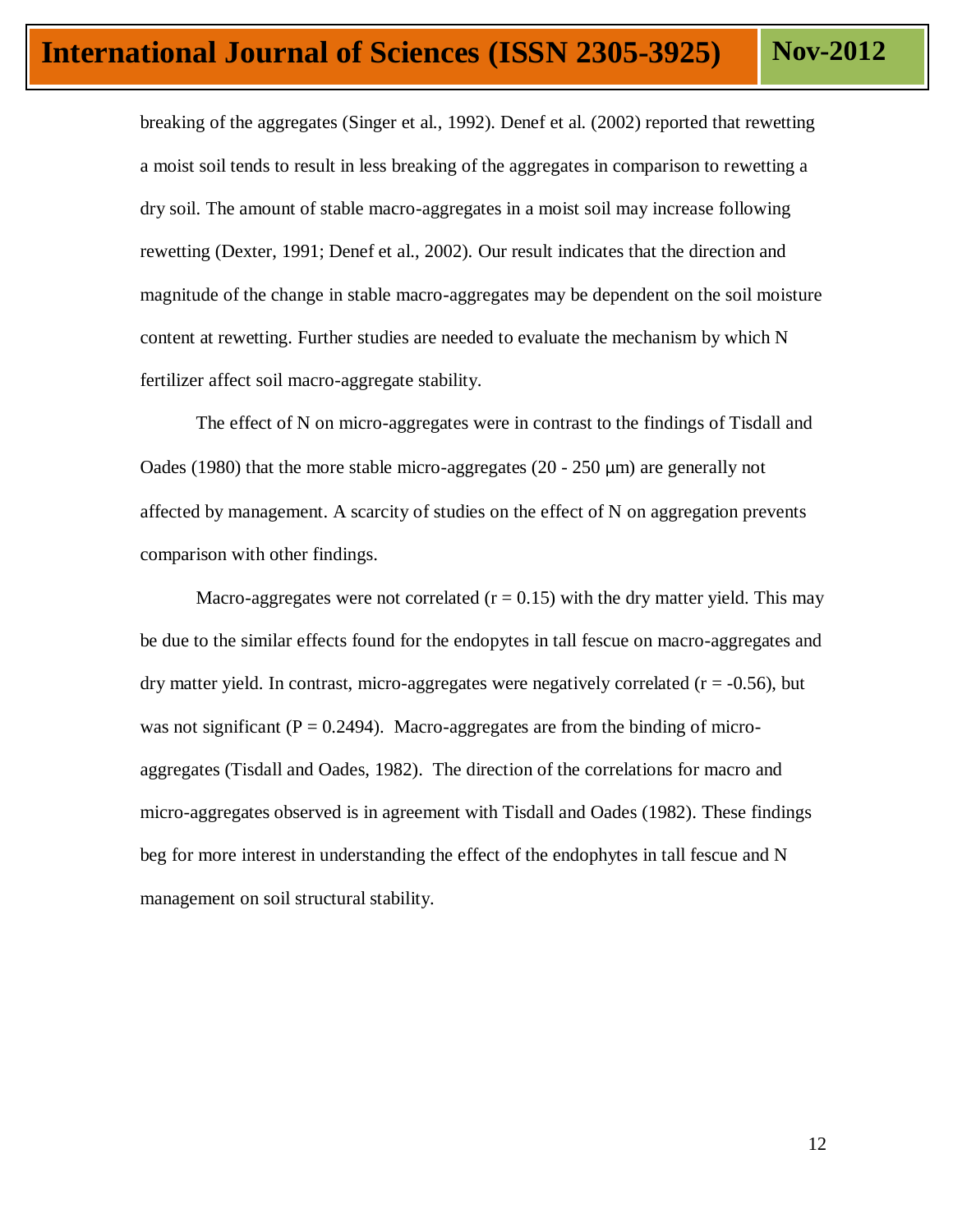# **CONCLUSIONS**

The direction and magnitude of the change in stable aggregates in a soil are influenced by the interaction of management, climatic and biological factors. Therefore, the effect of N management and forage species are also affected by the climatic and biological factors. The findings of this study indicate that the endophytes in the tall fescue did not affect macro-aggregates, but did affect micro-aggregates in the soil. The source of N and date of application affected both soil macro-aggregate and micro-aggregate stability. Early application of N as ammonium nitrate in September to stockpiled tall fescue in North Mississippi increased soil macro-aggregates, while urea increased soil micro-aggregates. Additional research across several locations and on different soil types are needed to determined the effect of management and climatic factors on aggregate stability.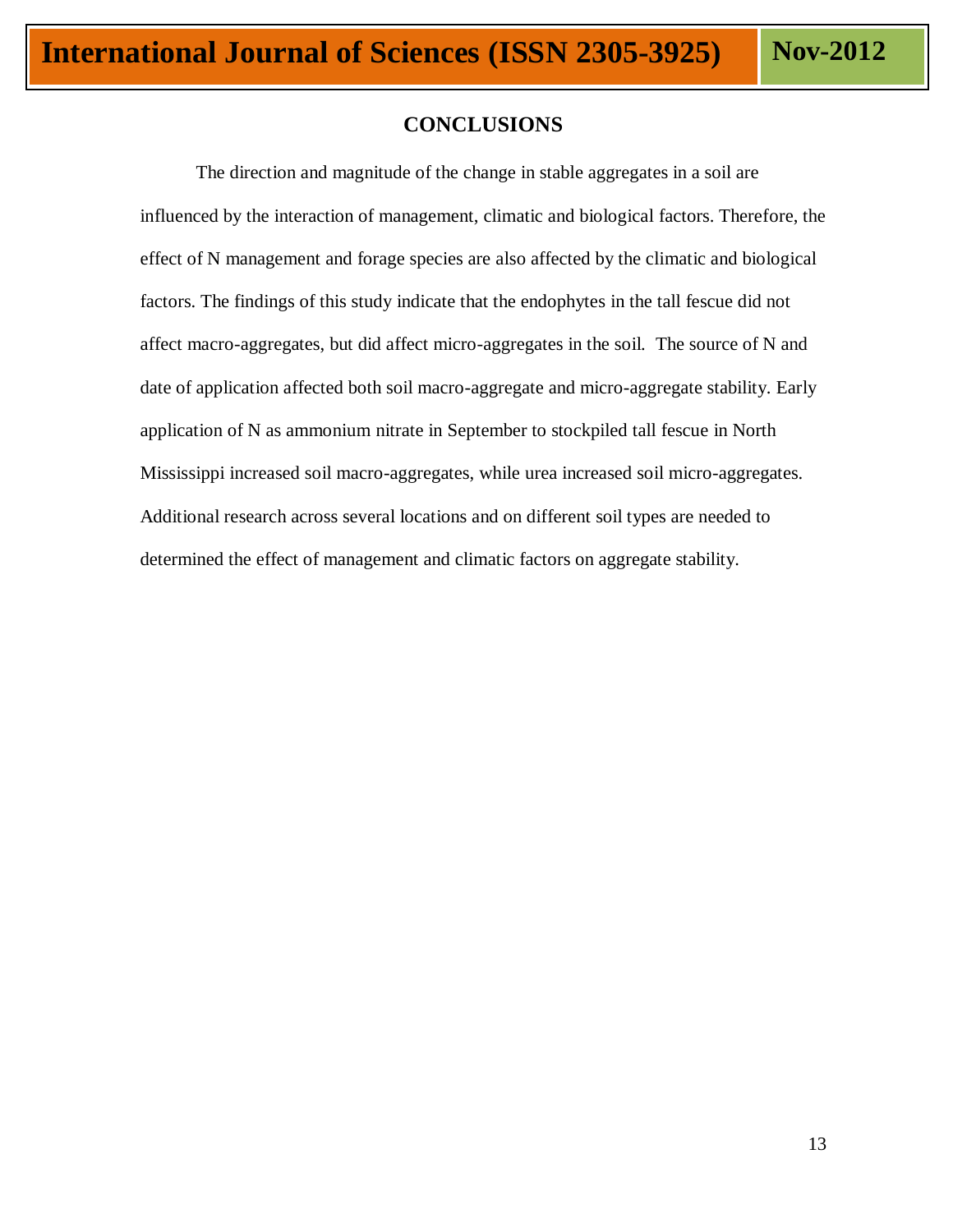# **LITERATURE CITED**

- Biederbeck, V, Campbell, C, Ukrainetz, H, Curtin, D, Bouman, O (1996) Soil Microbial and biochemical properties after ten years of fertilization with urea and anhydrous ammonia. Can. J. Soil Sci. 76:7-14.
- Bouton, J.H., G.C. Latch, N.S. Hill, C.S. Hoveland, M. A. McCann, R.H. Watson, J.A. Parish, L.L. Hawkins and F.N. Thompson. 2002. Reinfection of tall fescue cultivars with non-ergot alkaloid-producing endophytes. Agron. J. 94:567-574.
- Burns, J.C., D.S. Fisher, and G.E. Rottinghaus. 2006. Grazing influences on mass, nutritive vlaue, and persistence of stockpiledd jesup tall fescue without and with novel and wild-type fungal endophytes. Crop Sci 46:1898-1912.
- Chu-Chou, M., G. Guo, Z.Q. An, J.W. Henrix, R.S.Ferris, M.R. Siegel, C.T. Dougherty, and P.B. Burrus. 1992. Suppression of mycorrhizal fungi in fescue by *Acremonium coenophialum* endophyte Soil Biol Biochem 24:633-637.
- Clay, K. 1987. Effects of fungal endophytes on the seed and seedling biology of *Lolium perenne* and *Festuca arundinacea*. Oecologia 73:358-362.
- Collins, M., and J.A. Balasko. 1981. Effects of N fertilization and cutting schedules on stockpiledd tall fescue. II. Forage quality. Agron. J. 73:821-826.
- Denef, K., J. Six, R. Merckx, and K. Paustian. 2002. Short-term effects of biological and physical forces on aggregate formation in soils with different clay mineralogy. Plant Soil 246:185-200.
- Dexter, A.R. 1991. Amelioration of soil by natural processes. Soil & Tillage Res. 20:87- 100.
- Foster, A.J., W.L. Kingery, M.S. Cox, E.H. Flint, G.B. Triplet, M. Collins, and B.S. Baldwin. 2009. Effects of N Fertilization on Yield, P removal and Aggregate Stability with Forages Grown on Poultry Litter-amended Soil. In Annual Meeting Abstracts [CD-ROM]. American Forage and Grassland Council Annual Conference, Grand Rapids, MI.
- Gerrish, J.R., P.R. Peterson, C.A. Roberts, and J.R. Brown. 1994. Nitrogen fertilization of stockpiledd tall fescue in the Midwestern USA. J Prod Agric 7:98-104.
- Guo, B.Z., J.W. Hendrix, Z.-Q. An, and R.S. Ferris. 1992. Role of Acremonium endophyte of fescue on inhibition of colonization and reproduction of mycorrhizal fungi. Mycologia. 84:882-885.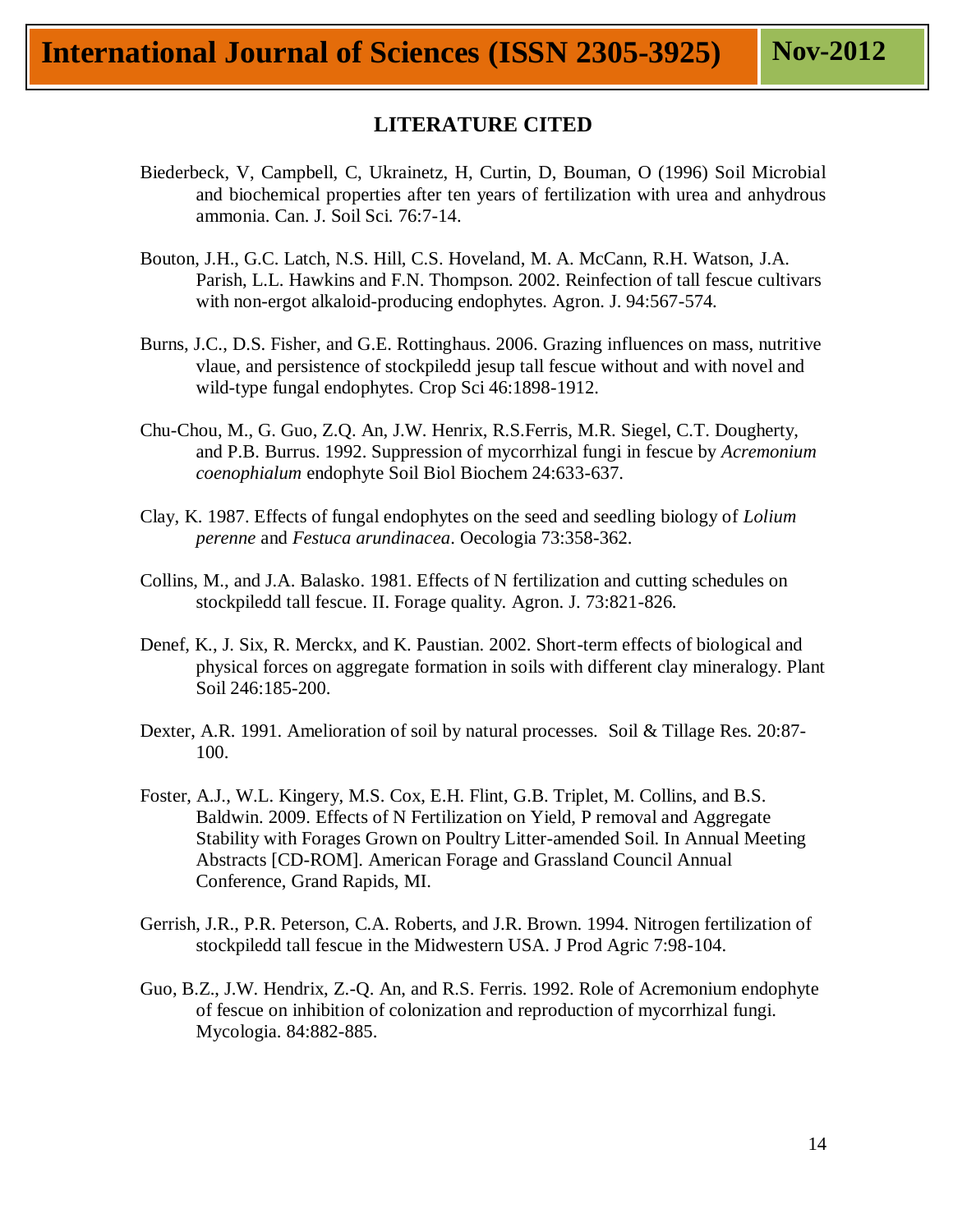- Haynes, R.J., and G.S. Francis. 1993. Changes in microbial biomass C, soil carbohydrate composition and aggregate stability induced by growth of selected crop and forage species under field conditions. J. Soil Sci. 44:665-675.
- Haynes, R.J., and M.H. Beare. 1996. Aggregation and organic matter storage in mesothermal, humid soils, p. 213-261, *In* M. R. Carter, and B.A. Stewart, ed. Structure and organic matter storage in agricultural soils. CRC Press, Inc, Boca Raton.
- Haynes, R.J., and M.H. Beare. 1997. Influence of six crop species on aggregate stability and some labile organic matter fractions. Soil Biol. Biochem. 29:1647-1653.
- Haynes, R.J. 1986. Nitrification, p127-165 In: R.J. Haynes, ed. Nitrogen in the Plant-Soil System. Academic Press, Orlando.
- Haynes, R.J., and R. Naidu. 1998. Influence of lime, fertilizer and manure applications on soil organic matter content and soil physical conditions: a review. Nut. Cycl. Agroecosyst. 51:123-137.
- Kallenbach, R.L., G.J. Bishop-Hurley, M.D. Massie, G.E. Rottinghaus and C.P. West. 2003. Herbage mass, nutritive value, and ergovaline concentration of stockpiled tall fescue. Crop Sci. 43:1001-1005.
- Kay, H.A., K.B. Jensen, and B.L. Waldron. 2001. Responses of tall fescue cultivars to an irrigation gradient. Crop Sci 41:350-357.
- Keenan, M.L., M. Rudgers, and J.A. Rudgers. 2008. Balancing multiple mutalists:asymmetric interactions among plants, arbuscular mycorrhizal fungi, and fungal endophytes. Okios 117:310-320.
- Latif, M., G. Mehuys, A., Mackenzie, I. Alli, and M. Faris. 1992. Effects of legumes on soil physical quality in a maize crop. Plant and Soil 140:15-23.
- Lemus, R. Stockpiling Elite Tall Fescue Cultivars. *In:* Annual Meetings Abstracts [CD-Rom]. Southern Branch of the American Society of Agronomy. Orlando, FL, February 6-9, 2010.
- Lemus, R., and J. Weirich. 2009. Assessment of Forage Production in Mississippi. In Annual Meeting Abstracts [CD-ROM]. Southern Pasture and Forage Crop Improvement Conference, Lexington, KY , May 10-12.
- Lemus, R. 2009. Stockpiling Capabilities of Elite Tall Fescue Cultivars. *In:* Annual Meeting Abstracts [CD-Rom]. Southern Pasture and Forage Crop Improvement Conference. Lexington, KY, May 10-12, 2009
- Levy, G.J., and W.P. Miller. 1997. Aggregate stability of some southeastern U.S. soils. Soil Sci. Soc. Am. J. 61:1176-1182.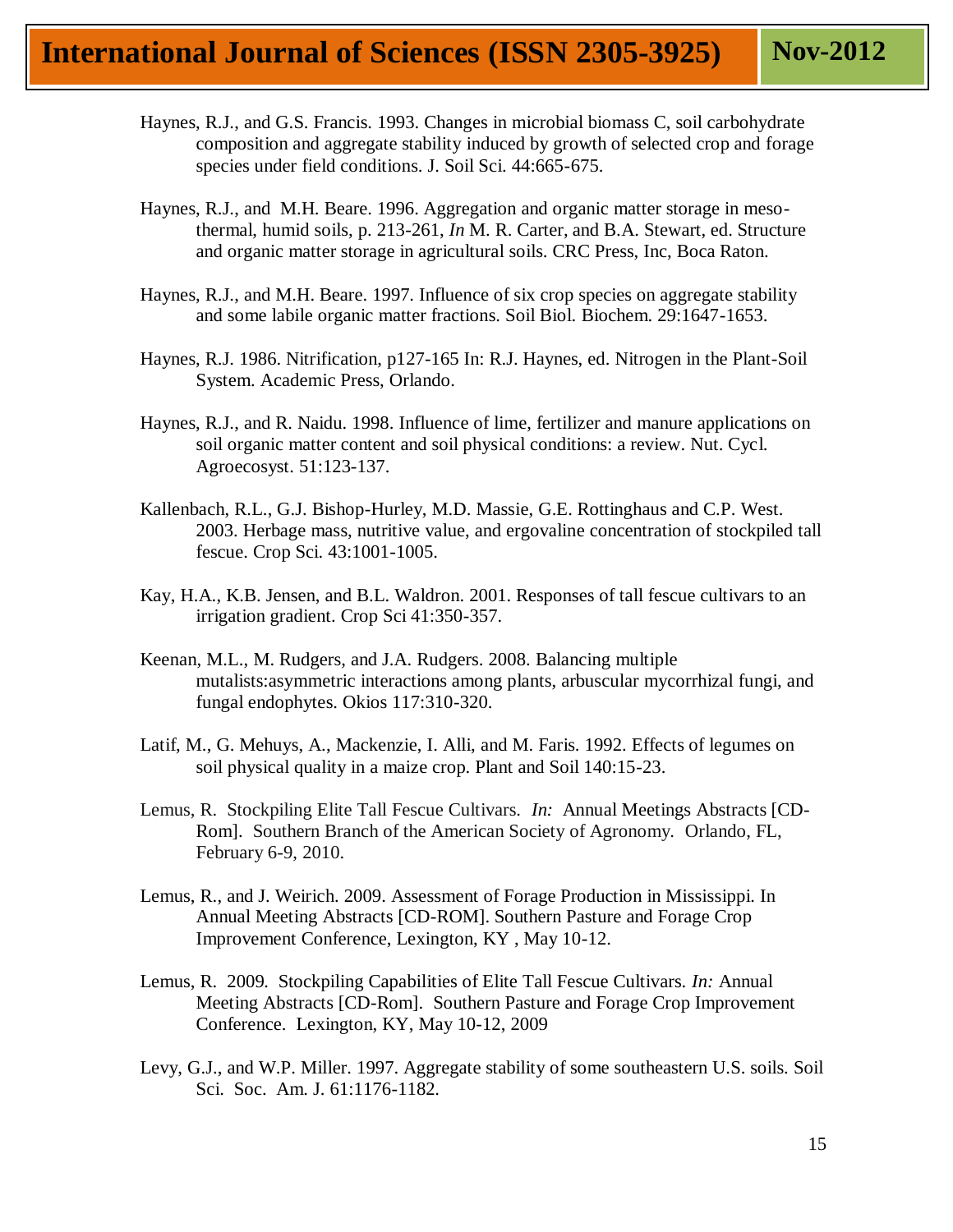- Lewis, G.C., A.K. Bakken, J.H. Macduff, and N. Raistrick. 1996. Effect of infection by the endophtyic fungus *Acremonium lolii* on growth and nitrogen uptake by perennial ryegrass (*Lolium perenne*)in flowing solution culture. Ann. Appl. Biol 129:451-460.
- Malinowski, D.P., and D.P. Belesky. 1999. Neotyphodium coenophialum- Endophyte infection affects the availability of tall fescue to use sparingly available phosphorus. J. Plant. Nutrit. 22:835-853.
- Malinowski, D.P., and D.P. Belesky. 2000. Adaptations of endophyte-infected cool-season grasses to environmental stresses: mechanisms of drought and mineral stress tolerance [electronic resource]. Crop Sci. 40:923-940.
- Mueller, J. 2003. Artificial infection by endophytes affects growth and mycorrhizal colonization of *Lolium perenne*. Funct. Plant Biol. 30:419-424.
- Olmstead, L.B., L.T. Alexander, and H.E. Middleton. 1930. A pipette method for mechanical analysis of soils based on improved dispersion procedure. U.S. Dept. Agr. Tech. Bull. 170, Washington, D.C.
- Ravel, C., C. Courty, A. Coudret, and G. Charmet. 1997. Beneficial effects of Neotyphodium lolii on the growth and the water status in perennial ryegrass cultivated under nitrogen deficiency or drought stress. Agronomie 17:173-181.
- SAS Institute Inc. 2009. SAS user's guide. SAS Institute Inc, Cary, North Carolina.
- Singer, M.J., R.J. Southard, D.N. Warrington, and P. Janitzky. 1992. Stability of synthetic sand-clay aggregates after wetting and drying cycles. Soil Sci. Soc. Am. J. 56:1843- 1848.
- Potash and Phosphate Institute, 2003. Soil Fertility Manual. Norcoss, Ga
- Teutsch, C.D., J.H. Fike, G.E. Groover, and S. Aref. 2005. Nitrogen rate and source effects on the yield and nutritive value of tall fescue stockpiledd for winter grazing. Plant Management Network Forage and Grazinglands doi:10.1094/FG-2005-1220-01-RS.
- Tisdall, J.M.1996. Formation of soil aggregates and accumulation of soil organic matter. P.57-96. In M.R. Carter and B.A. Stewarts (eds), Structure and organic matter storage in Agricultural soils. CRC Press, Inc., Boca Raton, Fl.
- Tisdall, J.M. 1980. Stabilization of soil aggregates by plant roots, University of Adelaide, Australia.
- Tisdall, J.M., and J.M. Oades. 1982. Organic matter and water-stable aggregates in soils. J. Soil Sci. 33:141-163.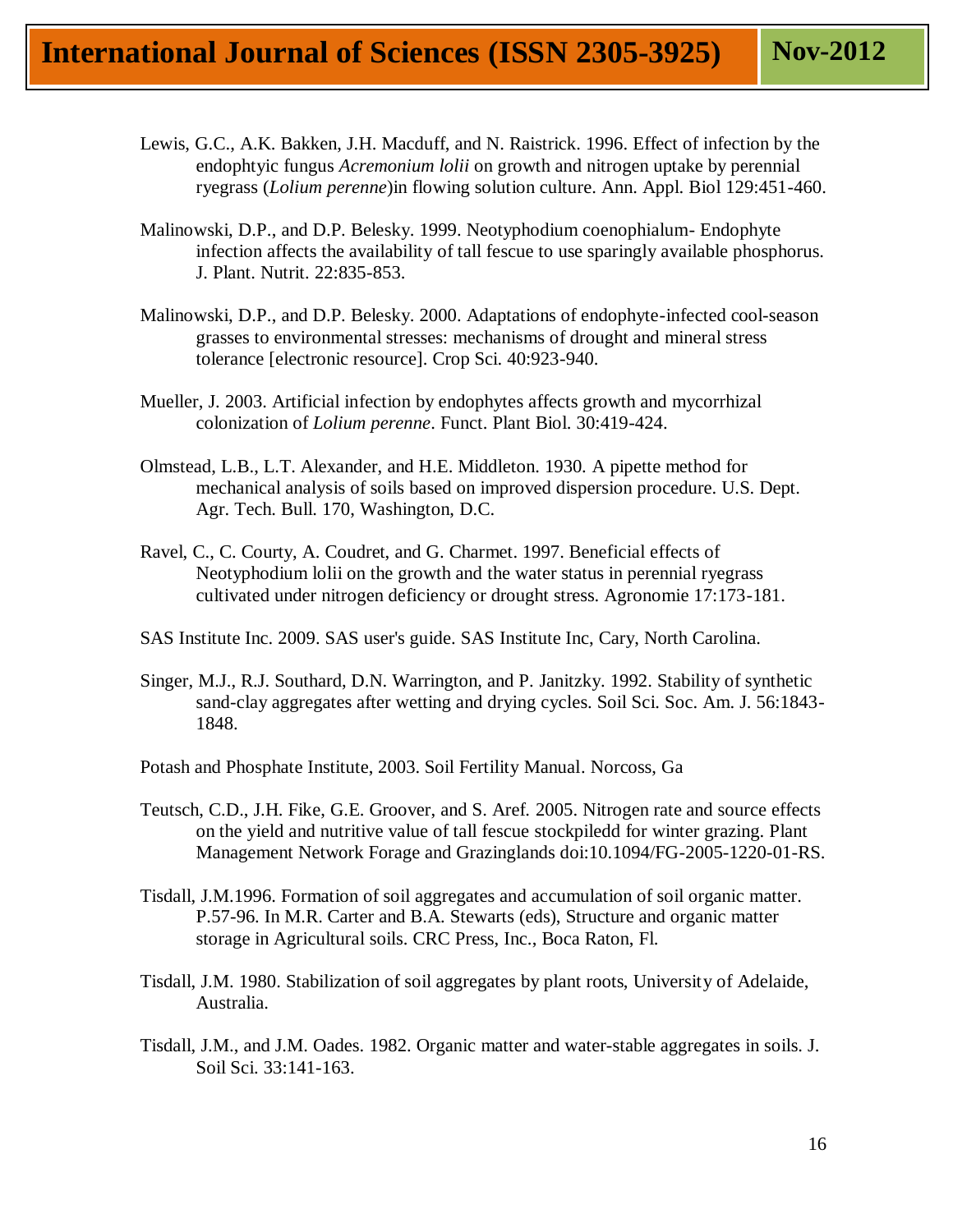- Wagner, S., S.R., Cattle, and T., Scholten. 2007. Soil-aggregate formation as influenced by clay content and organic-matter amendment. J. Plant Nutrit. Soil Sci. 170:173-180.
- Wuddivira, M.N., and G. Camps-Roach 2007. Effects of organic matter and calcium on soil structural stability. Eur. J. Soil Sci. 58:722-727.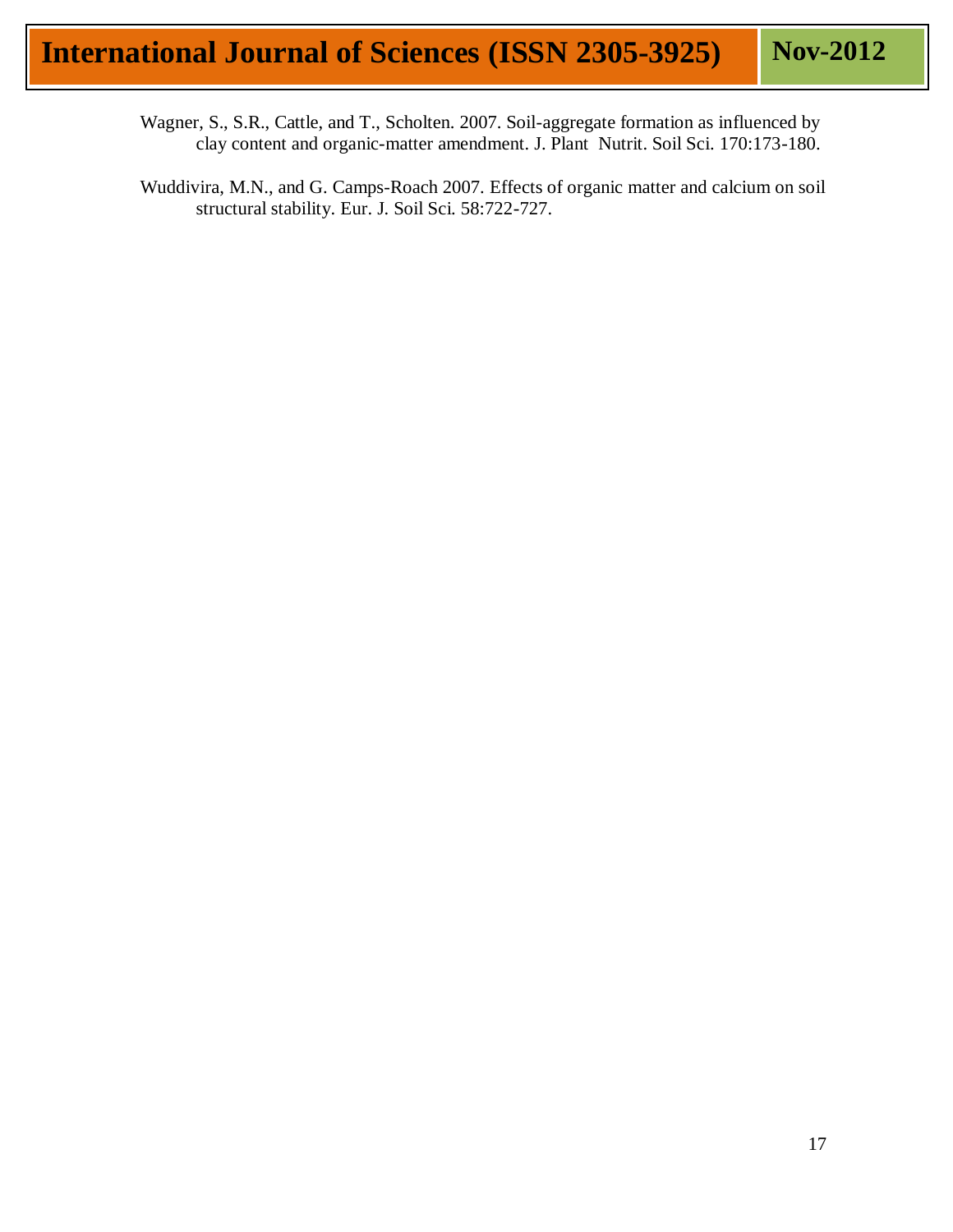| <b>Property</b>                                      | <b>Value</b> |  |  |  |  |
|------------------------------------------------------|--------------|--|--|--|--|
| <b>Physical</b>                                      |              |  |  |  |  |
| Soil texture (%)                                     |              |  |  |  |  |
| Sand                                                 | 44           |  |  |  |  |
| Silt                                                 | 43           |  |  |  |  |
| Clay                                                 | 13           |  |  |  |  |
| <b>Chemical</b>                                      |              |  |  |  |  |
| pH                                                   | 6.2          |  |  |  |  |
| Ca $(mg kg^{-1})$<br>Mg $(mg kg^{-1})$               | 864          |  |  |  |  |
|                                                      | 37           |  |  |  |  |
| K (mg kg <sup>-1</sup> )<br>P (mg kg <sup>-1</sup> ) | 115          |  |  |  |  |
|                                                      | 62           |  |  |  |  |

|                                                |  |  |  |  |  | Table 1. Surface soil (0-15 cm) properties of Marietta loam at H.H. Leveck Animal |  |  |  |  |  |  |  |
|------------------------------------------------|--|--|--|--|--|-----------------------------------------------------------------------------------|--|--|--|--|--|--|--|
| Research Center, Mississippi State University. |  |  |  |  |  |                                                                                   |  |  |  |  |  |  |  |

Table 2. ANOVA result for water stable aggregates under six endophyte strains (ES) in tall fescue on a Marietta loam for 2 yrs. H.H. Leveck Animal Research Center, Mississippi State University.

| <b>Source of variation</b>    | Water Stable Aggregate<br>(%) |                     |  |  |  |  |
|-------------------------------|-------------------------------|---------------------|--|--|--|--|
|                               | Macro-aggregates              | Micro-aggregates    |  |  |  |  |
|                               | $(>250 \mu m)$                | $(125 - 250 \mu m)$ |  |  |  |  |
|                               | -P value----------------      |                     |  |  |  |  |
| <b>Block</b>                  |                               |                     |  |  |  |  |
| <b>ES</b>                     | 0.1047                        | 0.0134              |  |  |  |  |
| Date of application (D)       | 0.9777                        | 0.2956              |  |  |  |  |
| $ES \times D$                 | 0.8587                        | 0.7847              |  |  |  |  |
| Nitrogen Fertilizer $(N)^{1}$ | 0.3732                        | 0.2809              |  |  |  |  |
| $N \times D$                  | 0.0180                        | 0.0001              |  |  |  |  |
| $ES \times N$                 | 0.4032                        | 0.6546              |  |  |  |  |
| ES X N X D                    | 0.6025                        | 0.3553              |  |  |  |  |

<sup>1</sup>Two source of nitrogen, urea and ammonium nitrate and two application rates 56 and 112  $kg \text{ N}$  ha<sup>-1</sup>, and control